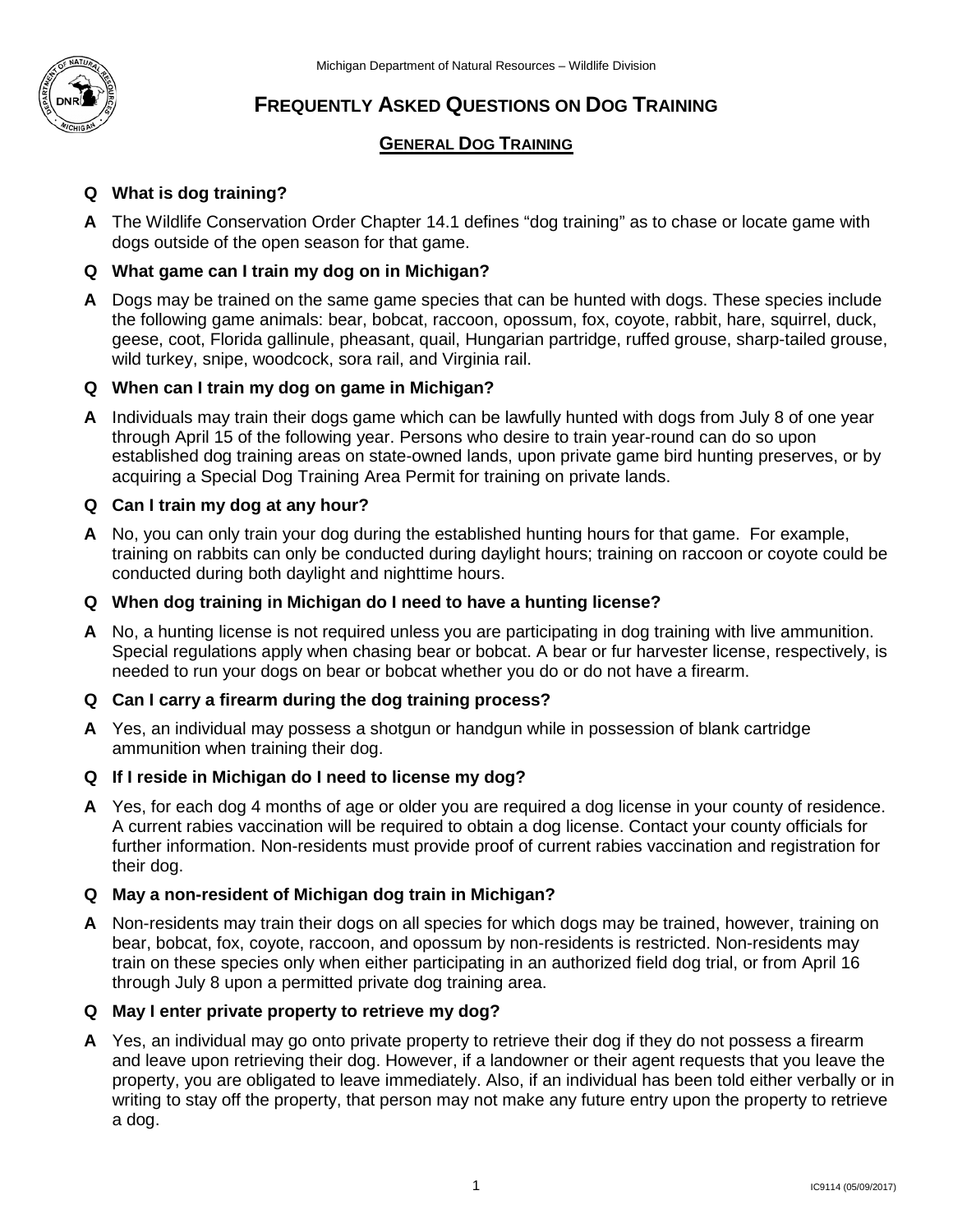# **Q What is a Special Dog Training Area Permit?**

 training on private lands. This permit allows the permittee and guests to dog train during the season Designated Field Trial Permit, or Private Land Field Trial Permit), game birds may not be shot except possession of a firearm with live ammunition. For more information about the Special Dog Training Area Permit, contact the Department of Natural Resources, Wildlife Division - Permit Specialist at (517) **A** A Private Dog Training Area Permit is a no-cost permit that establishes an area for year-round dog normally closed to training (April 16 through July 8). If you establish a Special Dog Training Area, you can release legally acquired birds and use them for dog training year-round. Hunting or the carrying or possession of firearms other than a pistol or revolver with blank cartridges at any time of year on lands described in section 42101 is unlawful. Unless otherwise permitted (Gamebird Hunting Preserve, under normal hunting regulations during the open season. A base license is required when in 284-6210.

# **Q Where are the state–owned lands that are open to year-round dog training?**

 **A** Gladwin County – Sections 3, 4, 5, 6, 7, 8, 9, and 10, T20N R2W, all within the Gladwin Forest Area of the Au Sable River State Forest and known as the **Gladwin Field Dog Trial Area**. \* (This area is only open to organized field dog trials under permit. No individual training of dogs is allowed.)

 of the N ½ of section 34 lying S of Riverside Dr, T6N R7W, and the NW ¼ of the SW ¼ of section 34, T7N R7W, within the **Ionia Recreation Area**. (These areas are only open to organized field dog trials Ionia County – The SE ¼ of section 32; that portion of section 33 lying S of Riverside Drive; that portion under permit. No individual training of dogs is allowed.)

 Jackson County – All of sections 24 and 25, and that portion of section 36 N of Sharon Valley Rd, T3S R2E, all within the **Sharonville State Game Area**. \*\*

Lapeer County – Sections 13 and 24 W of Five Lakes Rd, T8N R10E, all within the **Lapeer State Game Area**. \*\*

 Oakland County – That portion of section 26 laying W of Beaumont Rd; the following portions for section 35 – the S ½ lying E of Pettibone Lake Rd, that portion of the NW ¼ laying between Pettibone Lake Rd and Beaumont Rd, the S  $\frac{1}{4}$  of the NE  $\frac{1}{4}$ , the NW  $\frac{1}{4}$  of the SW  $\frac{1}{4}$  of the NE  $\frac{1}{4}$ , and that portion of the NW ¼ of the SW ¼ laying W of the Pettibone Lake Rd; the NE ¼ of the SE ¼ of section 34; the W ½ of the SW ¼ of Section 36; T3N R7E, all within the **Highland Recreation Area**. \*\*

Oakland County – Section 23 E of Jossman Rd, T5N R8E, within the **Holly Recreation Area**.\*\*

#### *\* Closed to hunting year-round, except deer may be taken during their open season on or after November 15 of each year, and beaver and otter may be trapped during their open seasons.*

 *\*\* These areas are open to year-round training by both field dog trial participants and individual dog trainers.* 

Persons interested in more information regarding the designated dog training areas may contact the respective areas at the following address and telephone numbers:

Ionia Recreation Area – 2880 W David Hwy, Ionia, MI 48846; (616) 527-3750

Sharonville State Game Area – contact Waterloo Wildlife Office, Rt 3, 13578 Seymour Rd, Grass Lake, MI 49240; phone (517) 522-4097

Lapeer State Game Area – 3116 Vernor Rd, Lapeer, MI 48446; (810) 664-8355

Highland Recreation Area – 5200 Highland Rd, White Lake, MI 48383; (248) 889-3750

Holly Recreation Area – 8100 Grange Hall Rd, Holly, MI 48442; (248) 634-8811

#### **Q Can I train my dog in a state park, state recreation area, wildlife sanctuary, or wildlife refuge?**

 from July 8 through April 15; however, unless specifically authorized by field dog trial permit, no recreation areas except on lands open to hunting from September 15 through March 31. Except for **A** Those portions of the state parks and state recreation areas open to hunting are open to dog training shooting of birds or possession of loaded firearms is allowed while dog training in state parks or hunting, dog trials or training, all dogs in a state park or recreation area are required to be on a 6-foot or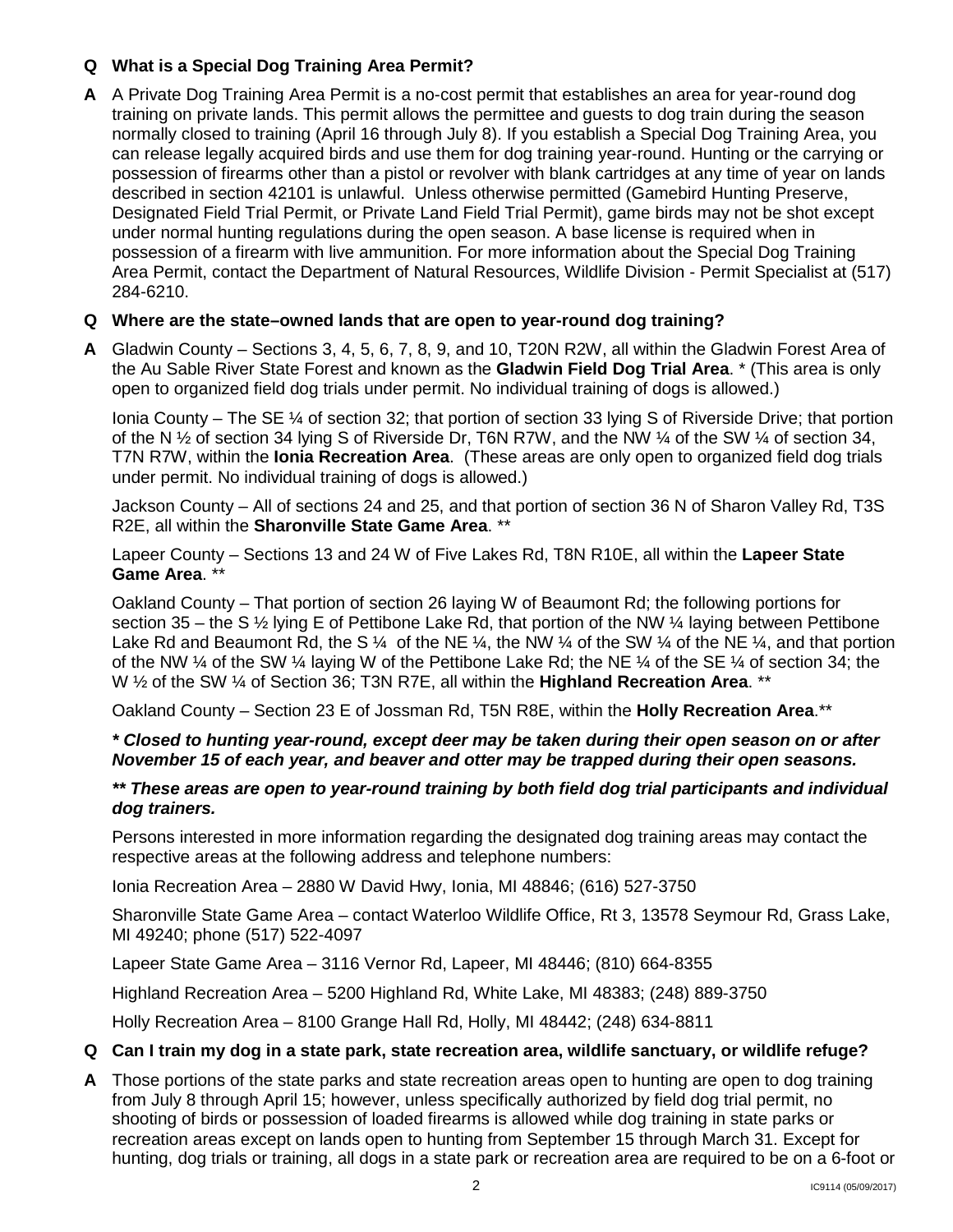shorter leash. All state parks, wildlife refuges and wildlife sanctuaries are closed to dog training. All state parks are closed to hunting unless specifically opened by an order. We recommend contacting the park or recreation area directly for their hunting and dog training available areas.

#### **BIRD DOG TRAINING**

#### **Q I would like to train my dog on live captive-bred birds during the closed hunting season, what are my options?**

**A** First, there are two categories of captive birds which can be used: 1) game birds, and 2) exotic birds.

 The most popular game birds used for dog training are pheasants (ring-necked, black-necked, and all black-necked pheasant "look-a-likes" include any breeds that resemble in color, size and appearance either the ring-necked or black-necked pheasant. Except for special rules on the recapture of bobwhite "look-a-likes"), bobwhite quail, mallard ducks and Hungarian partridge. Ring-necked pheasants and quail, once released, captive game birds cannot be shot or recaptured except by legal hunting during the open season for that game bird.

The most popular exotics are the chukar partridge, feral pigeon and coturnix quail. Exotics are favored by some dog trainers because they can be released and shot year-round with a base license in any area open to hunting.

Both captive game birds and exotics are available from private breeders in Michigan. For a listing of breeders in your area, contact the Michigan Association of Game Bird Breeders & Hunting Preserves, http://michiganhuntingpreserves.com/.

Another alternative is to contact a licensed game bird hunting preserve. Hunting preserves have an extended hunting season, from July 15 through April 30, and can allow year-round dog training and the shooting of exotics for their clients. The Michigan Association of Game Bird Breeders & Hunting Preserves, whose address, phone number and web site is listed above, can supply you with preserves that provide these services.

#### **Q Do I need any special permit to use either captive reared game birds or exotic birds for dog training?**

- **A** This depends on whether you are using game birds or exotics and if using game birds, the number of birds you purchase:
	- Exotics No permit or other paperwork is needed to purchase exotics within Michigan.
	- an interest in rearing your own birds for dog training purposes, contract the Michigan • Game birds – No permit is needed to purchase 12 or fewer pheasants, bobwhite quail or Hungarian partridge for dog training from a Michigan breeder. If you purchase more than 12 at a time for dog training, the Michigan breeder will furnish you with a Game Bird Release Permit. Birds acquired in this manner, regardless of quantity, cannot be propagated or sold. If you have Department of Natural Resources, Wildlife Division, Permit Specialist, phone 517-284-6210, for further information. Game birds acquired in Michigan must be accompanied by a shipping tag supplied by the seller. Keep the shipping tag as proof of legal ownership.

 Importation – Regardless of whether you purchase game birds or exotics, any imported birds must be to keep the interstate shipping certificates for at least 1 year as proof of legal importation. accompanied by an official interstate health certificate or office interstate certificate of veterinary inspection, which will be furnished by the out-of-state breeder. All gamebirds or exotic birds imported into Michigan must be certified free of pullorum by an accredited veterinarian. You are required by law

#### **Q Can I use a quail recall pen in Michigan?**

**A** Yes, a quail recall pen can be used for dog training purposes if the person using the pen has on their person the shipping tag or permit for the quail.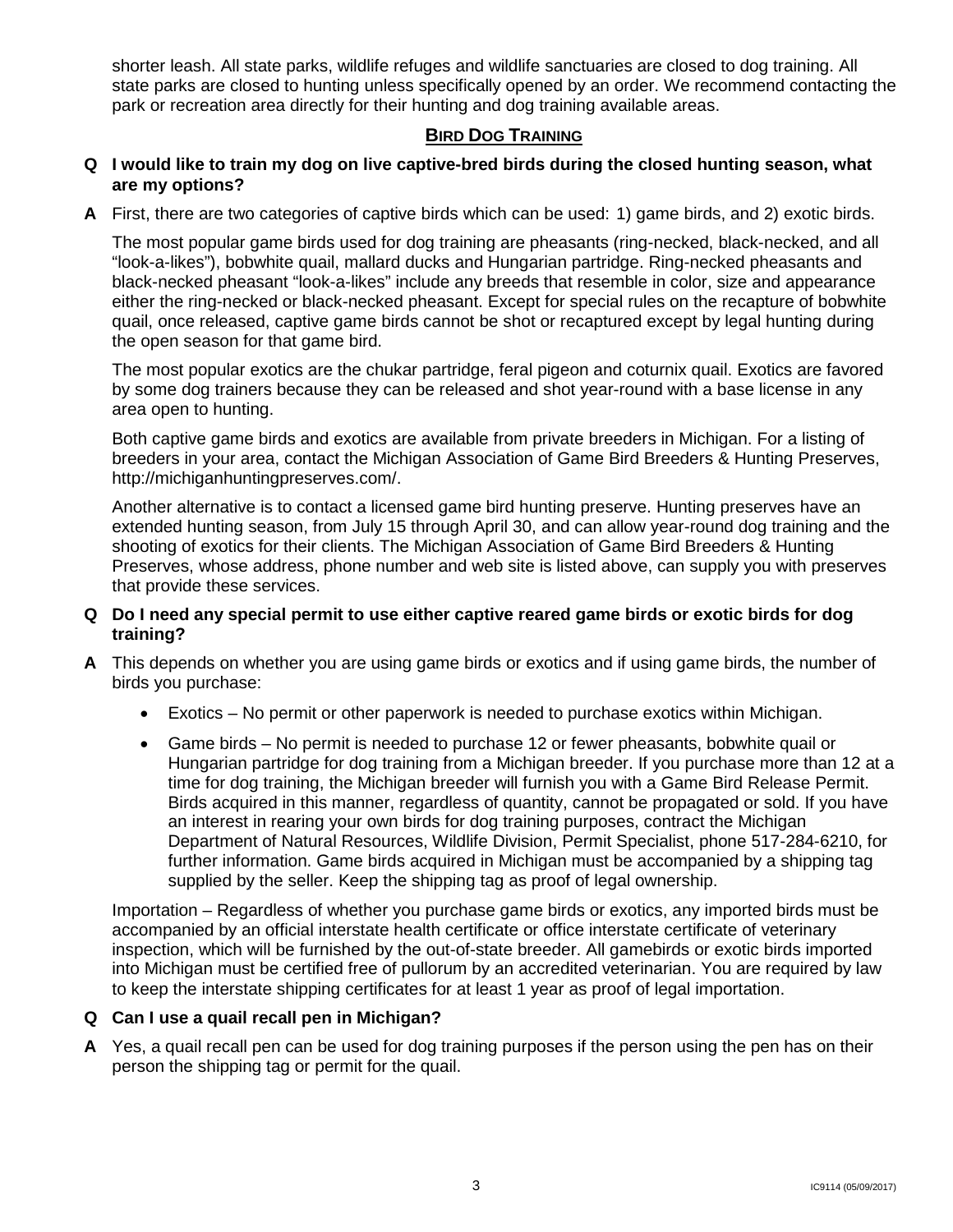# **DOG TRAINING/BIRD RELEASE ON STATE LAND**

# **Q Can I release game birds or exotic birds on State owned land open to dog training?**

 1994, indicates that game birds shall not be released on state land without written permission from the **A** Part 427 Breeders and Dealers of the Natural Resources Environmental and Protection Act, Act 451 of Department. It is very important that when releasing birds for training have received proper authorization. Authorization for this could be written permission or a Designated Field Trial permit.

 shoot exotic birds such as pigeons, chukars, Tennessee reds, or other non-natives as long as they do not look significantly similar to Michigan game birds. Wisconsin Jumbo Quail look closely like the Michigan bobwhite and can easily be mistaken. Therefore, Wisconsin Jumbo Quail cannot be used. From July 8th till April 15th you can train or run dogs on State Game Areas or Wildlife Areas and can

During the closed dog training season (April 16th - July 7th), you cannot train on State Game Areas or Wildlife Areas. Running your dog off lead/leash also is not allowed. You can however, train and run your dogs at the Designated Field Trial Areas: Highland, Holly, Ionia, Sharonville, and Lapeer during the closed season. Persons using the state designated field trial areas to train on gamebirds without a field trial permit may only use a shotgun, pistol, and revolver with blank ammunition.

 training or field trials, please contact the Wildlife Division Permit Specialist at 517-284-6210. Field trials on designated field trial areas require a permit. If you need more information regarding dog

# **FIELD DOG TRIALS**

#### **Q What is a field dog trial?**

 **A** A field dog trial is a trial or meet advertised as such and open to entry by persons whose dogs qualify, in which no less than four participants, with dogs, are permitted to dog train in competition or contest. Dogs must be awarded points, trophies, or other actual honors for their performance and demonstration of hunting skills.

 Firearms with live ammunition may be possessed during the trial, when the field dog trial permit allows Live birds legally possessed may be released and taken in the process of the trial when permitted. the shooting of live birds. Individuals in possession of a firearm with live ammunition must have a base license for the current year.

For more information on field dog trials on State Designated Field Trial Areas, contact Barb Berta, Secretary, Michigan Field Dog Trial Association, 248-770-0164.

 517-284-6210. For more information on field dog trails on private land contact Wildlife Division Permit Specialist at

 **Field Trial Note:** Training while shooting requires a field trial permit during the closed season. Training and shooting during the open season does not require a field trial permit. Field trial permits are not usually issued for Lapeer or Sharonville without first getting land manager approval.

#### **BEAR AND BOBCAT DOG TRAINING**

#### **Q Can I train my dog on bear?**

- **A** Yes, if a resident of Michigan you can train your dogs on bear except from April 16 to July8. However, it is unlawful to run dogs on bear in any area of the state not open to bear hunting.
	- September 14. • It shall be unlawful for any person to dog train on bear in zone 1 from September 5 through
	- It shall be unlawful for any person to dog train on bear in zones 2 and 3 from 5 days prior to the prior to the first Friday following September 15 for 5 days thereafter. first Sunday following September 15 through the first Sunday following September 15, except in the Baldwin north area where it shall be unlawful for any person to train dogs on bear 12 days
	- Oak Bear Management Unit. • It also is unlawful to chase bears with dogs during the October archery only season in the Red